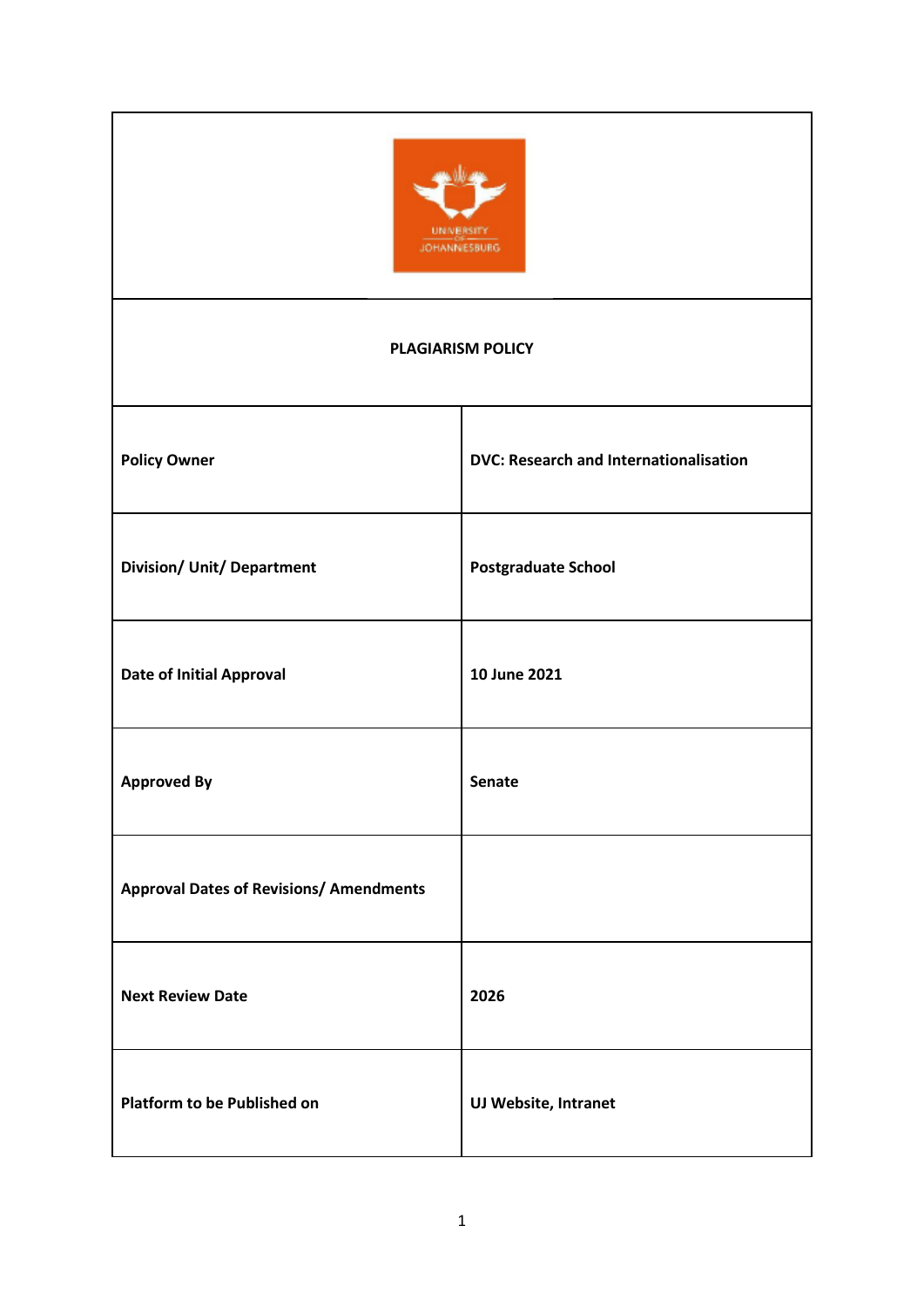# **PLAGIARISM POLICY**

# **1 PREAMBLE**

The University of Johannesburg (UJ):

- In pursuit of its vision of being an international university of choice, anchored in Africa, dynamically shaping the future;
- mindful of its commitment to the sustained excellence and relevance of its comprehensive programmes and of its research; and
- recognising its obligation to nurture employees and students with integrity, who are knowledgeable, well-balanced leaders and confident global citizens and who act in keeping with the precepts of ethical academic conduct, whether in research or in teaching,

The *Policy on Plagiarism* provides a framework to define what plagiarism is in the context of promoting creative and original intellectual endeavour as a public good, what the impact of plagiarism is on the academic integrity of teaching, learning and research, and practices to manage and prevent its occurrence.

# **2 PURPOSE**

The purpose of the policy is to:

- 2.1 state clearly what plagiarism is;
- 2.2 establish guidelines and procedures to prevent plagiarism through developmental means;
- 2.3 establish processes to manage acts of plagiarism, and to administer appropriate consequences to incidences of plagiarism and associated disciplinary action; and
- 2.4 prescribe the responsibilities of employees and students when acts of alleged plagiarism occur.

# **3 SCOPE OF THE POLICY**

- 3.1 The policy applies to all persons affiliated to UJ. These include:
	- employees:
	- postdoctoral research fellows (PDRFs);
	- undergraduate and postgraduate students;
	- research affiliates: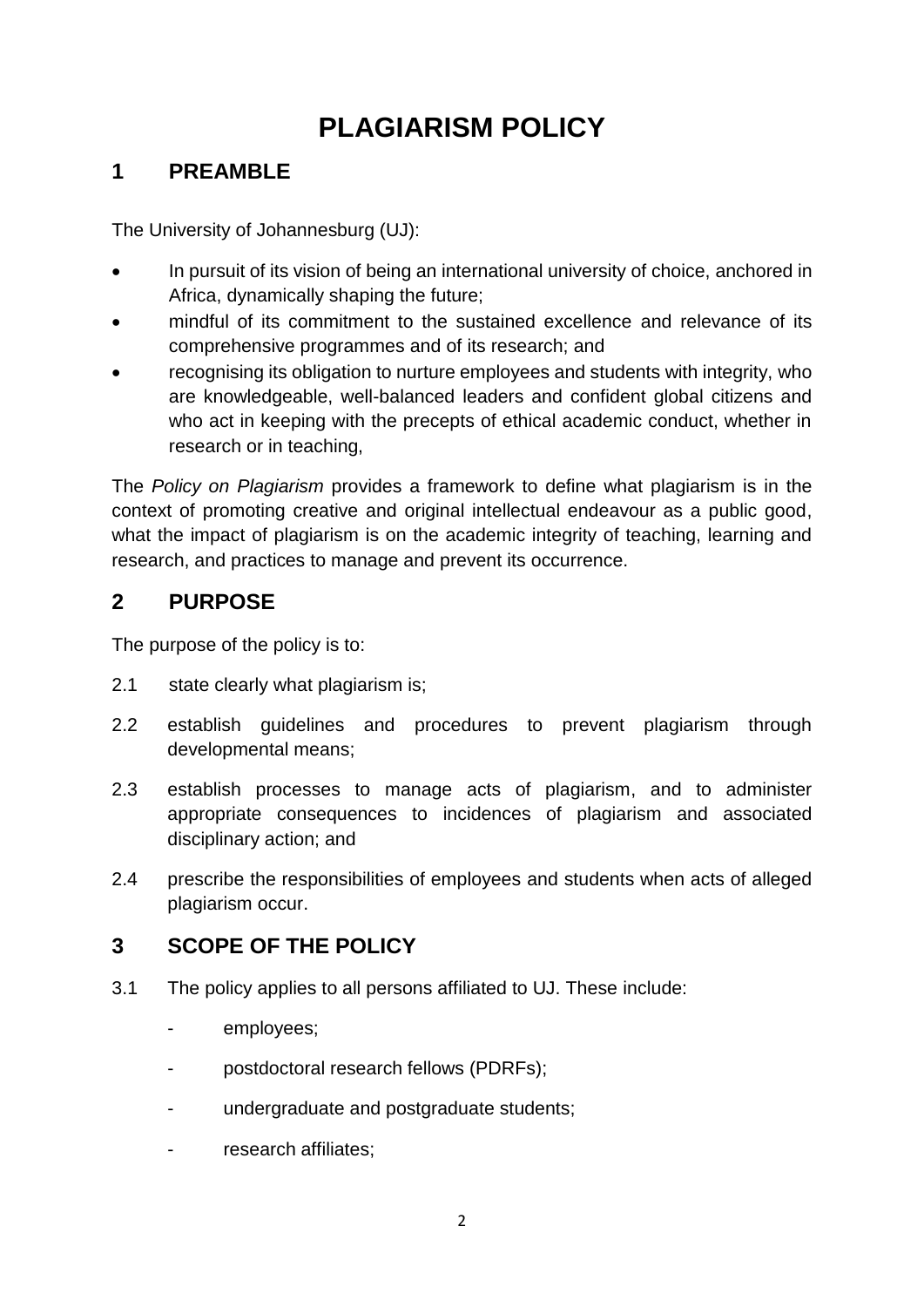- visiting academics; and
- community engagement research collaborators.

### **4 MEANING OF PLAGIARISM**

- 4.1 A person commits "plagiarism" when they wrongly represent, pass off or reproduce someone else's words, phrases, concepts, ideas, data or other work ("intellectual output"), whether written, visual or oral, as their own original intellectual work, without adequately acknowledging the original author or source by means of the recognised referencing methods of the relevant discipline.
- 4.2 Plagiarism includes the *direct* representation, passing off or reproduction of another's intellectual output as one's own, or through the establishment of a *close identification* with that other person's intellectual output (e.g., through paraphrase or close borrowing), in the absence of a clear acknowledgment (through, e.g., quotation marks or accurate source reference) that the intellectual output is someone else's and not one's own.
- 4.3 Plagiarism does not occur if the words, phrases, concepts or ideas or data used belong to *a common language* or *are common knowledge* in a particular discipline, or if the representation, passing off or reproduction of another's intellectual output as one's own is of a *minor or frivolous nature* and not substantial.
- 4.4 Plagiarism is committed by a person who wrongly represents, passes off or reproduces another's intellectual output as her/his own with the *intention to deceive*, or who does so without adequate knowledge, skill, or care in presenting academic work as her/his own under circumstances where that person *may reasonably be expected to have had* such knowledge, skill, or care.
- 4.5 Plagiarism can and often does amount to infringement of *copyright*, in which case the provisions of the Copyright Act 98 of 1978 can also apply.
- 4.6 Plagiarism is academic dishonesty. It compromises academic integrity, the five fundamental ethical values of which are taken to be:<sup>1</sup>
	- honesty,
	- trust.

**.** 

- fairness.
- respect and
- responsibility.

<sup>1</sup> See https://www.academicintegrity.org/fundamental-values/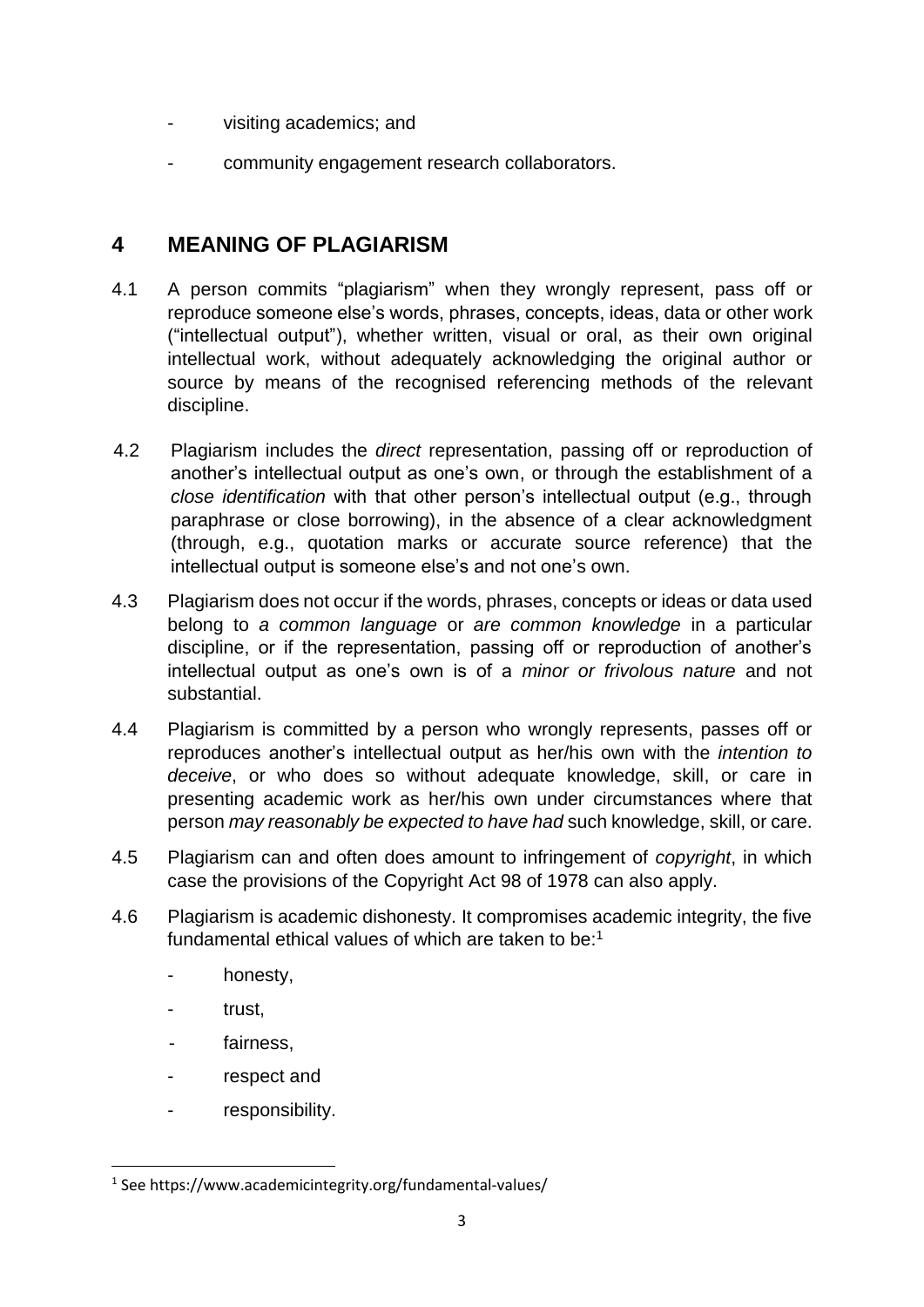- 4.7 A student who commits plagiarism fails to:
	- (i) develop the ability to analyse, interpret and evaluate available knowledge and information;
	- (ii) acquire the knowledge, competencies and skills required for the workplace;
	- (iii) develop a personal style of academic writing; and
	- (iv) establish or develop an independent voice that articulates knowledge and information in an original and authentic way.
- 4.8 Self-plagiarism occurs where a person represents, passes off or reproduces their own work previously submitted for assessment or published as new or original work without declaring that fact. This may amount to academic misconduct that may lead to disciplinary action. Examples are where a student submits previously assessed work for which a qualification had been awarded for purposes of obtaining another qualification, or where a publication for which state subsidy had already been generated, is submitted as original work to again generate state subsidy.
- 4.9 Fabrication and falsification of academic research are related to plagiarism and are also forms of academic misconduct:
	- (i) *Fabrication* of academic research occurs through the invention of data and results and recording or reporting them;
	- (ii) *Falsification* of academic research occurs through manipulation, change or omission of data or results of research material, equipment, or processes, resulting in inaccurate representation of research. 2

### **5 RESPONSIBILITIES FOR COMBATING PLAGIARISM**

### 5.1 **Responsibilities of academic and academic support staff towards students**

5.1.1 Executive Deans and, where appropriate, Executive Directors/Senior Directors, must ensure that all academic and academic support staff involved with the research, teaching, and learning activities of students have or are provided with adequate training in and information on plagiarism and on appropriate discipline-related writing conventions and referencing techniques when using literature sources. Their obligation extends, where appropriate, to ensuring that structured opportunities exist and are employed for staff and students to develop the necessary knowledge and skills to avoid plagiarism.

**.** 

<sup>&</sup>lt;sup>2</sup> On "fabrication" and "falsification" of research data see Office of Research Integrity, USA: <https://ori.hhs.gov/definition-misconduct>).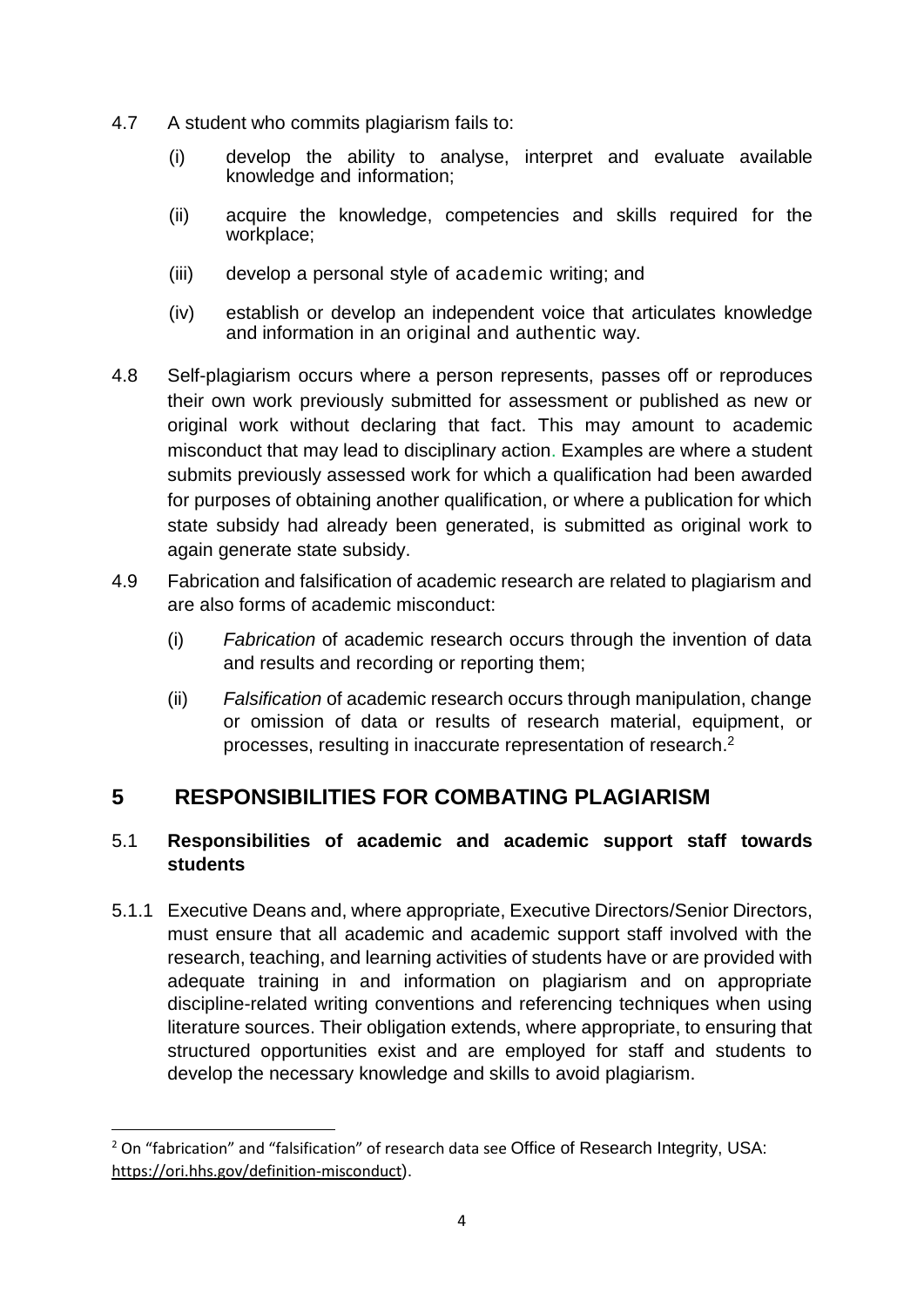- 5.1.2 It is the responsibility of all academic and academic support staff involved with the research, teaching, and learning activities of students to:
	- (i) know, understand and consistently apply the UJ Plagiarism Policy and to serve as a role model for students in the avoidance of plagiarism in their own work (whether the work is for teaching and learning purposes or for publication);
	- (ii) make students aware of the Plagiarism Policy, and of the serious consequences of plagiarism in as prominent and continuous a manner as possible;
	- (iii) provide students with the *Plagiarism Warning* attached to this policy as *Appendix A* and ensure that a student completes and attaches the *Anti-plagiarism declaration* (attached to this policy as *Appendix B*) to each assignment submitted;
	- (iv) inculcate in students an awareness of the importance of academic integrity (in their own and in others' work), of thinking independently and expressing their own ideas in academically acceptable fashion;
	- (v) instill a comprehension of which referencing techniques and writing conventions are appropriate to a particular academic discipline to ensure authentic and original academic work; and
	- (vi) provide information on the punitive consequences of plagiarism.
- 5.1.3 Faculty/college-approved signed declaration forms must accompany all academic assignments submitted by a student at the levels below master's and doctoral levels confirming the originality of the assignment (see Appendix B as an example).
- 5.1.4 A student registered for a master's or doctoral qualification must submit a faculty/college-approved affidavit upon submission of a minor research dissertation, dissertation, or thesis, as the case may be (in a format of which *Appendix C* serves as an example). The affidavit must, at a minimum, contain:
	- a statement by the student that the work submitted is their own and original work;
	- acquiescence that the student understands what plagiarism is and what the consequences of plagiarism are;
	- confirmation by the student that where their own previously published or assessed work is used, this is clearly referenced as such; and
	- affirmation by the student that all sources used by the student are clearly and properly referenced and acknowledged as may be appropriate.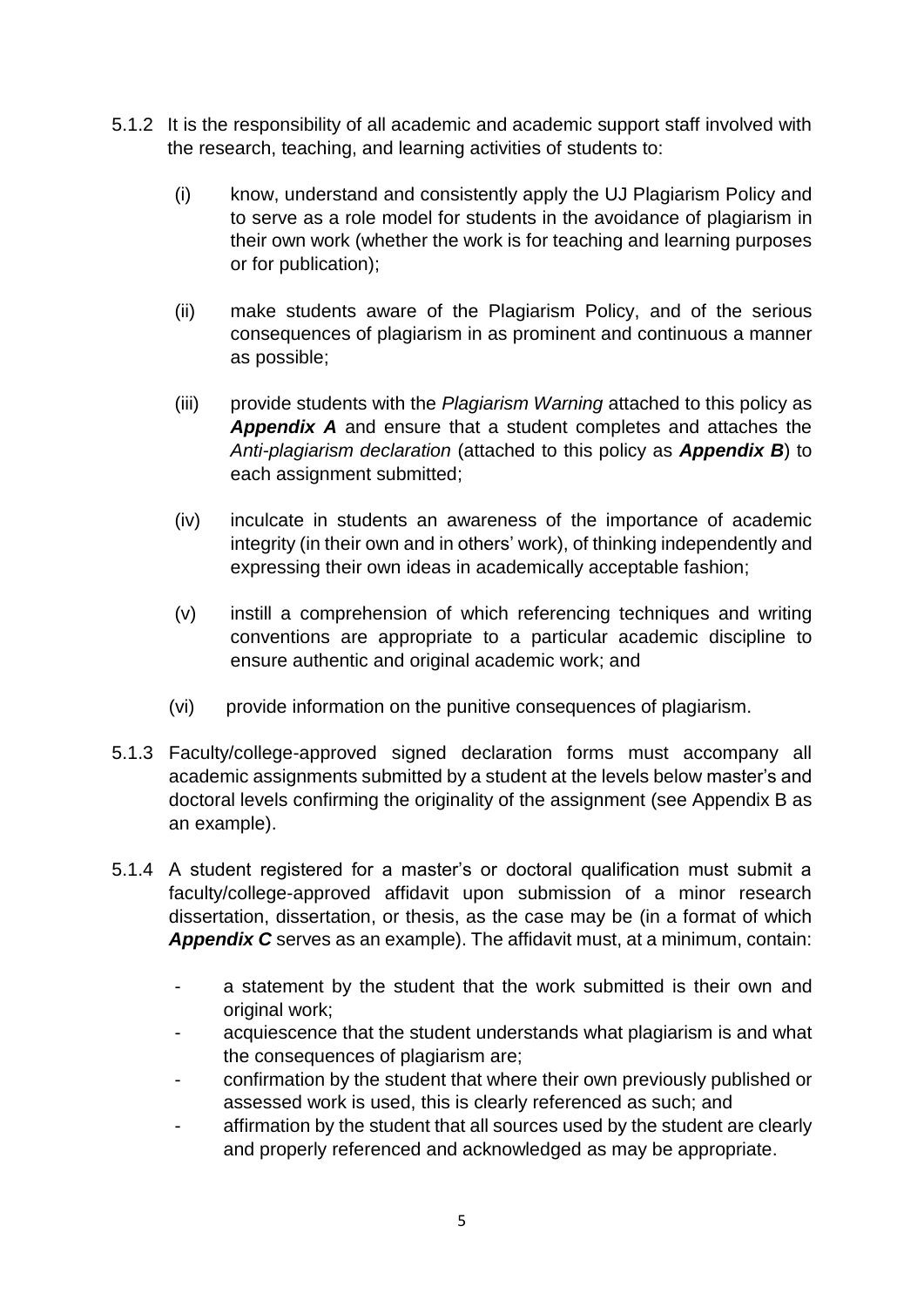- 5.1.5 All online submission portals must ensure compulsory acknowledgement by the student of the declaration relating to plagiarism referred to in 5.1.2(iii), 5.1.3 and 5.1.4 for every electronically submitted assignment, minor dissertation, dissertation or thesis, which thus serves as an acknowledgment that the student has familiarized her/himself with the contents of the declaration and that the acknowledgement accompanying the electronic submission bears the full equivalence to a signature to the declaration.
- 5.1.6 All practical and available means of electronic plagiarism detection must be used by academic and academic support staff to assist with plagiarism detection, such as *Turnitin* or comparable software.
- 5.1.7 Plagiarism detected in the submissions of master's and doctoral students during or after assessment will be dealt with by the higher degrees committees of both faculties and Senate.

#### 5.2 **Responsibilities of students**

- 5.2.1 Students have the responsibility to ensure that they know and understand what plagiarism and academic integrity are as explained in the Plagiarism Policy and what the serious consequences of academic dishonesty are.
- 5.2.2 Students are expected to know and to apply the referencing techniques appropriate to a particular academic discipline, as made available to them by academic and academic support staff, to ensure that the authenticity and originality of written or presented works of academic creativity are not compromised by a lack of understanding proper referencing.
- 5.2.3 Students are expected to seek assistance from academic and academic support staff when they are unsure about whether they are committing plagiarism in their work.
- 5.2.4 Students who allow their work whether intentionally or negligently, to be copied by others, are equally complicit in the fraudulent practice of academic misconduct and will be subject to concomitant university disciplinary measures.

### **6 MANAGEMENT OF ALLEGED STUDENT PLAGIARISM**

- 6.1 It is acknowledged that it is often no simple matter to identify and deal effectively with plagiarism and related forms of academic misconduct or self-plagiarism, fabrication, and falsification of academic research, as defined, and explained in 4 ("Meaning of Plagiarism").
- 6.2 An academic or academic support employee who becomes aware of an act of alleged plagiarism must, after consultation with and the approval of their immediate superior, make an initial assessment of its seriousness. In such an assessment, the following factors, among others, are considered: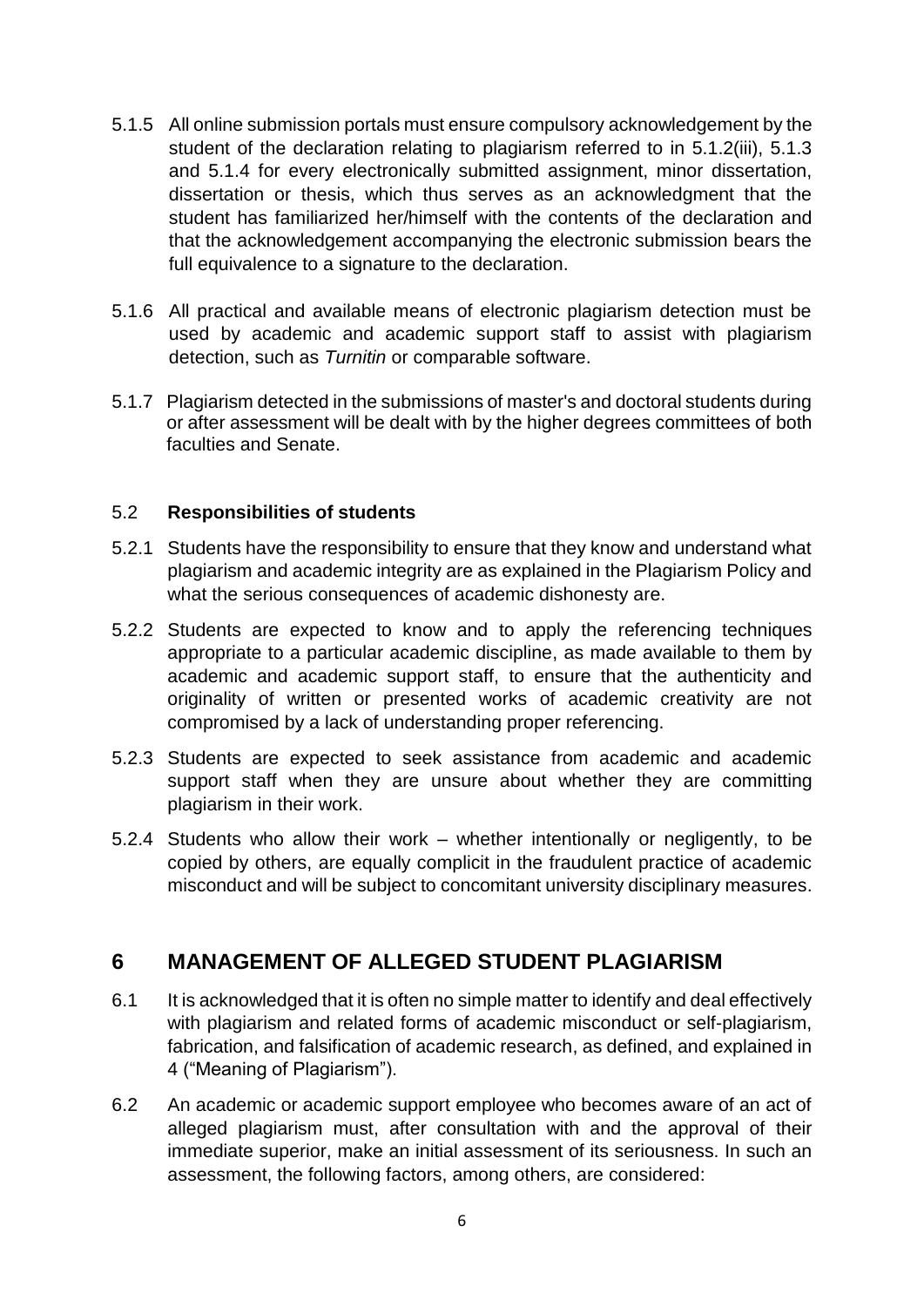- the year of study or level of the student and her/his concomitant level of academic maturity;
- whether the student had the intention to deceive:
- how substantial the alleged plagiarism is;
- writing and referencing conventions of the particular academic discipline;
- whether the student has committed plagiarism before; and
- the potential legal or reputational risk to UJ.

#### 6.3 **Developmental/educative response**

- 6.3.1 If the assessment provided for in 6.2 finds that the alleged plagiarism is not of a serious nature and does not merit disciplinary action, the relevant employee must:
	- (i) counsel the student on plagiarism and the possible consequences of future acts of plagiarism;
	- (ii) provide such advice or assistance as deemed necessary to inculcate in the student proper academic practice, such as referral to writing-skills workshops or explanatory literature;
	- (iii) place the onus on the student to accept responsibility for the prevention of future acts of plagiarism.
- 6.3.2 No disciplinary action is taken against the student, except that
	- (i) marks for the particular assignment may, in the discretion of the employee concerned, be deducted for the student's assignment;
	- (ii) the name of the student is submitted to the relevant faculty committee (see 5.5 below) for noting;
	- (iii) failure on the part of the student to act on a referral provided for in 6.3.1 (ii) above can lead to formal disciplinary action against the student.

#### 6.4 **Disciplinary response**

If the investigation provided for in 6.2 finds that the alleged plagiarism committed by a student is of a serious nature, an appropriate course of action takes place in accordance with one of three levels of engagement with the matter:

#### 6.4.1 **Level One**

(i) If the alleged plagiarism is deemed by the employee concerned to have been committed *unintentionally* by a student who lacks academic maturity, they engage with the student. The student is informed of the detection of the alleged plagiarism.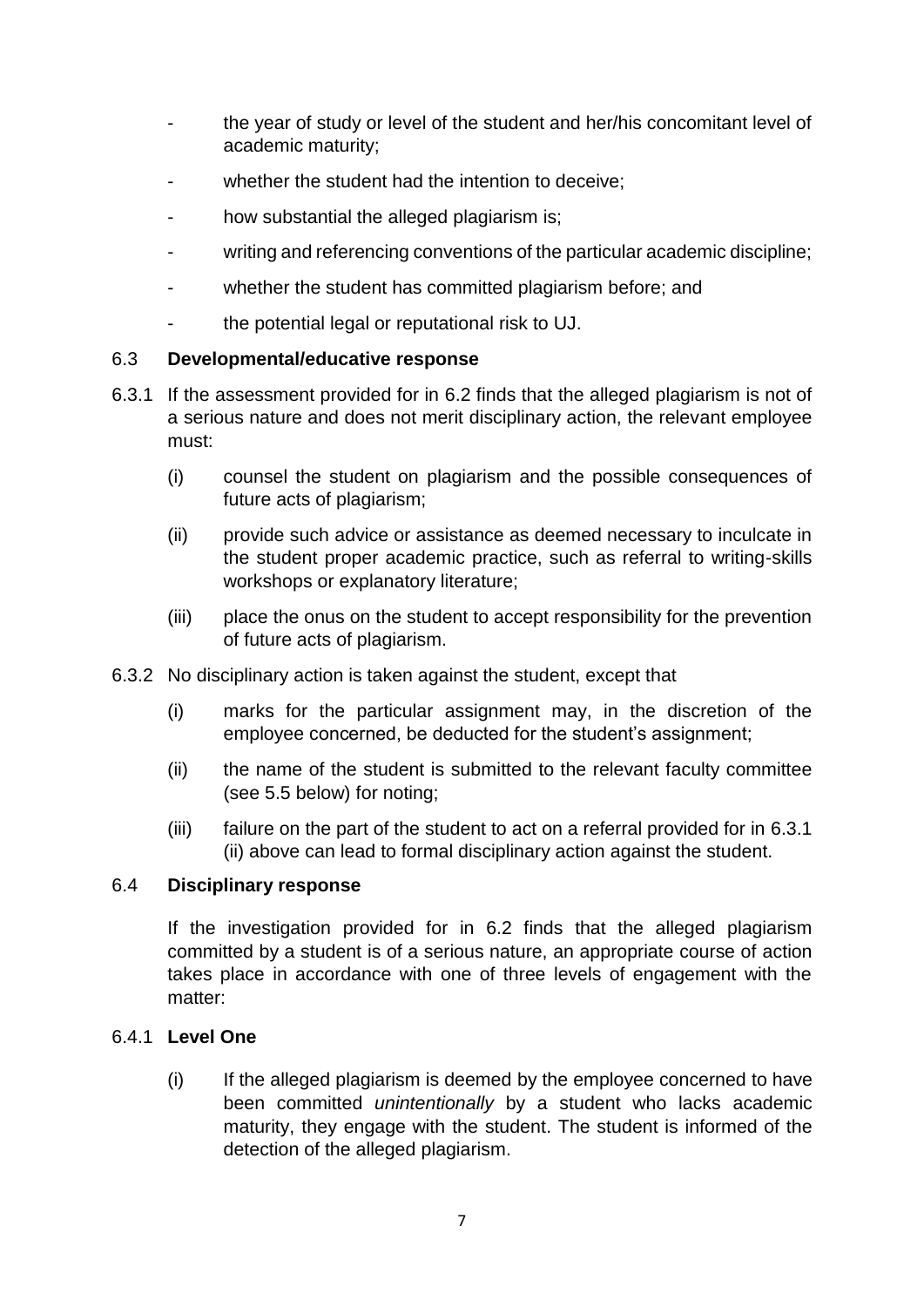- (ii) The work in which the alleged plagiarism occurs is retained by the employee concerned.
- (iii) The student is afforded an opportunity to re-submit the work within a reasonable period, upon submission of which the student is awarded a mark of no more than 50%.
- (iv) Should the student not avail themselves of the opportunity to re-submit the work, the student will receive 0% for the assignment.
- (v) If a student denies that plagiarism has been committed or refuses to submit to the process described in (i)-(iv), the matter is dealt with at Level Two.

#### 6.4.2 **Level Two**

- (i) If, in the opinion of the employee concerned, the alleged plagiarism is such that it justifies action beyond the steps to be taken at Level One, or the student does not accept the steps taken by the employee at Level One, the employee, refers the matter to the relevant committee of the faculty/college as set out in 6.5.
- (ii) The committee, after having considered written or verbal representations from the employee concerned and/or, where appropriate, the student concerned (who has a right to be assisted by a UJ student or employee) and any other employee or student, takes any of the following steps:
	- it decides that plagiarism did not occur, in which case the matter is disposed of; or
	- it determines that plagiarism did occur and directs the employee concerned to award the student 0% for the assignment; or
	- it determines that plagiarism did occur and refers the matter, with the approval of the Executive Dean (or, where appropriate, Executive Director) to the Student Disciplinary Committee with a recommendation that, should the student be found guilty of plagiarism as defined in this policy, the student's registration for the module concerned should be cancelled.
- (iii) If the student or employee is dissatisfied with the steps taken by the committee, they may appeal to the Executive Dean (or Executive Director). After considering the matter, the Executive Dean (or Executive Director) must:
	- dismiss the matter, in which case the matter is disposed of; or
	- refer the matter back to the committee for it to re-consider its decision and, upon re-consideration, to either direct the employee to act in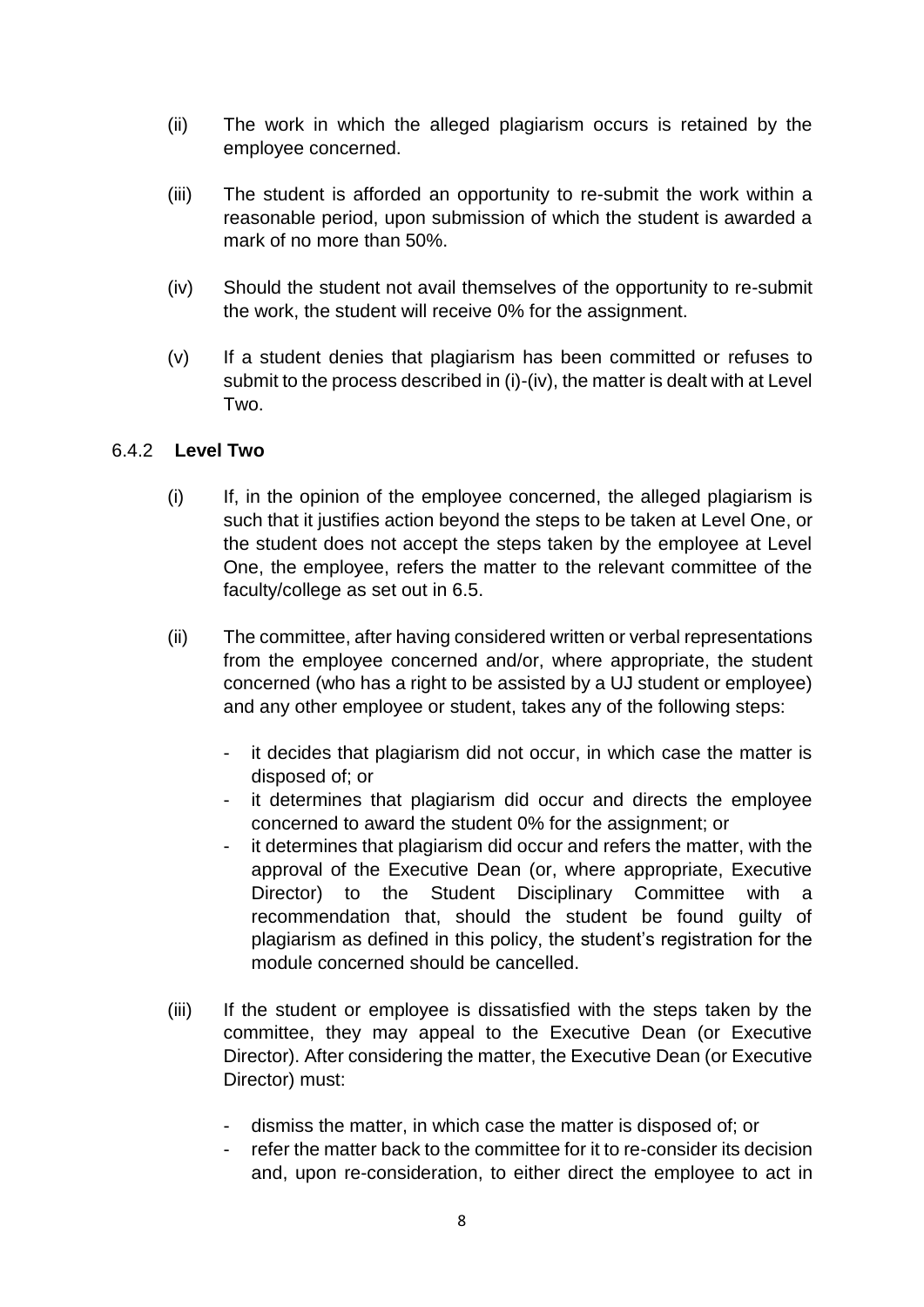accordance with (iii)-(iv) of Level One or award the student 0% for the assignment or refer the matter to the Student Disciplinary Committee; or

- confirm the decision of the committee.
- (iv) If the student remains dissatisfied with the steps taken in accordance with Level Two, they may request the Executive Dean (or Executive Director) to refer the matter to the Student Disciplinary Committee for its consideration and decision in terms of the *Regulations for Student Discipline* and the *UJ Student Regulations*.
- (v) The student must be provided with written reasons for any steps taken by the committee.
- (vi) The steps taken by the committee and, where appropriate, by the Executive Dean (or Executive Director) in the matter are recorded by the chairperson of the committee and the record is submitted to the relevant Faculty/College Board for noting.

#### **6.4.3 Level Three**

- (i) If, in the opinion of the employee concerned, the alleged plagiarism is such that it justifies action beyond the steps to be taken beyond level Two she/he refers the matter to the relevant committee of the faculty/college as set out in 6.5.
- (ii) If the alleged plagiarism is committed by a postgraduate student or by an undergraduate student who has committed plagiarism before, the committee *must*, in collaboration with the Executive Dean (or Executive Director) refer the matter to the Student Disciplinary Committee, which deals with the matter in accordance with the *Regulations for Student Discipline* and the *UJ Student Regulations*. In other cases, the committee *may* deal with the matter in accordance with Level Two or refer the matter to the Student Disciplinary Committee.
- (iii) If the Student Disciplinary Committee finds a student guilty of plagiarism as defined in this policy, the name of the student is placed on a Plagiarism Register maintained by the Registrar and the disciplinary charge and finding is recorded in their ITS/Oracle record.

#### 6.5 **Committees responsible for the management of alleged student plagiarism**

6.5.1 Each faculty/college and, where appropriate, each academic support division, must provide for an existing committee or a committee to be established, or a sub-committee of such committees, to manage cases of alleged student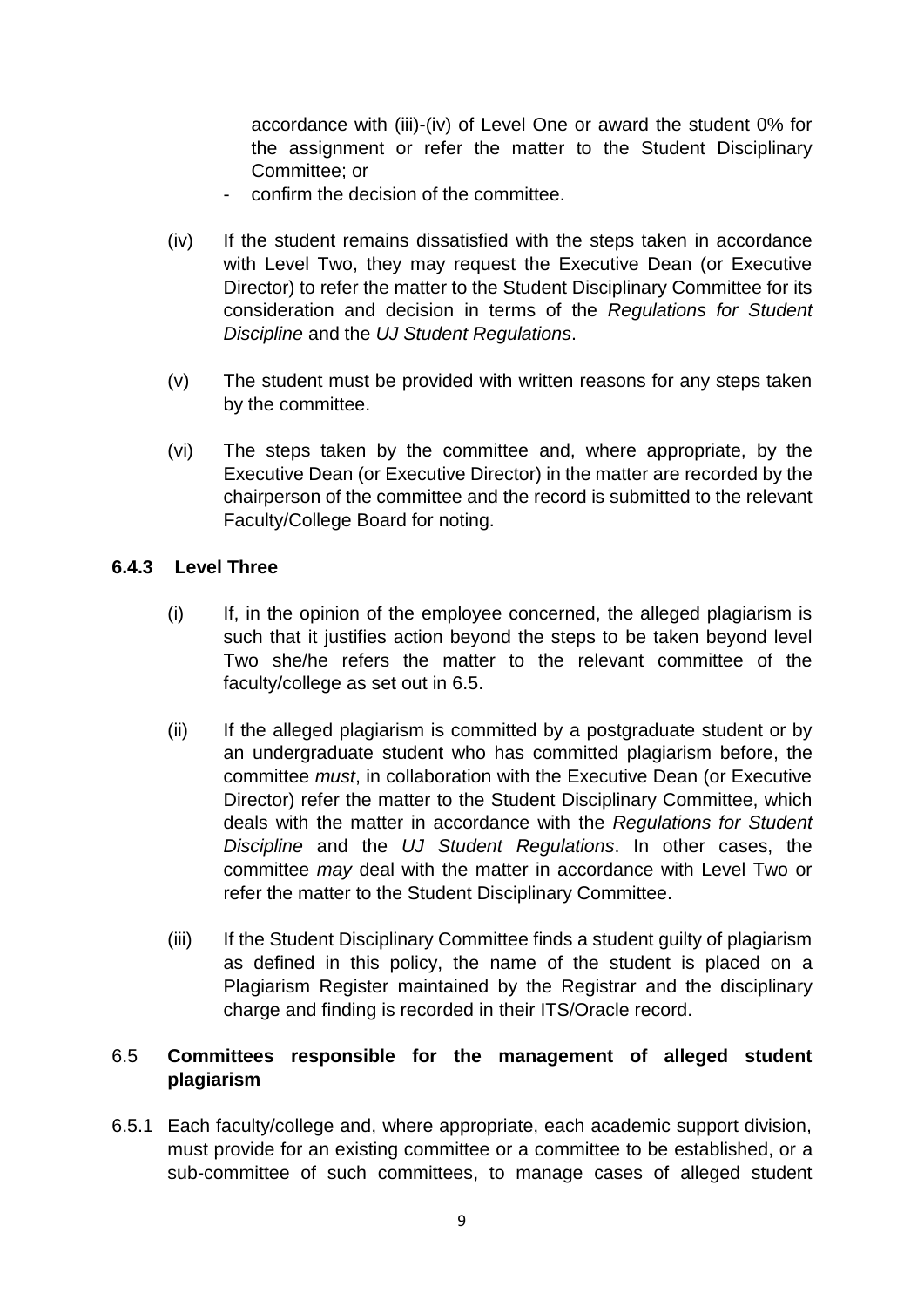plagiarism and other forms of academic misconduct. It is at the discretion of a faculty/ college to have the same committee dealing with alleged plagiarism on undergraduate and postgraduate level, or alternatively to have different committees dealing with each.

- 6.5.2 The higher degrees committees of both faculties and Senate deal with plagiarism detected in the submissions of master's and doctoral students during, or after, assessment.
- 6.5.3 The committee referred to in 6.5.1 manages cases of alleged plagiarism in respect of modules for which its faculty/college has the academic responsibility awarded to it by Senate.
- 6.5.4 The responsibilities of such a committee are:
	- (i) those described in 6.4.1 (i)-(iii) and (v) of Level Two and 6.4.1 (i)-(ii) of Level Three;
	- (ii) to maintain a register of all cases of alleged student plagiarism in modules for which the relevant faculty/college or support division has responsibility, irrespective of whether the matter was dealt with at Level One, Two or Three;
	- (iii) to provide the student involved in a case of alleged plagiarism with written reasons for the steps it takes in dealing with the alleged plagiarism;
	- (iv) to submit a report to the faculty/college board on cases of alleged plagiarism and the manner in which they have been dealt with at least once per year; and
	- (iv) to advise its faculty/college board on developmental initiatives to be taken or, if in place, on their effectiveness in combating student plagiarism.

### **7 MANAGEMENT OF ALLEGED PLAGIARISM BY AN EMPLOYEE OR AFFILIATE**

Alleged plagiarism by an employee or person affiliated with the University other than as a student is dealt with in terms of the *Disciplinary Code and Procedure* for employees. An affiliate is any person who qualifies for their research output (whether any had been produced) to be measured and evaluated in terms of policy published in terms of the Higher Education Act, 1997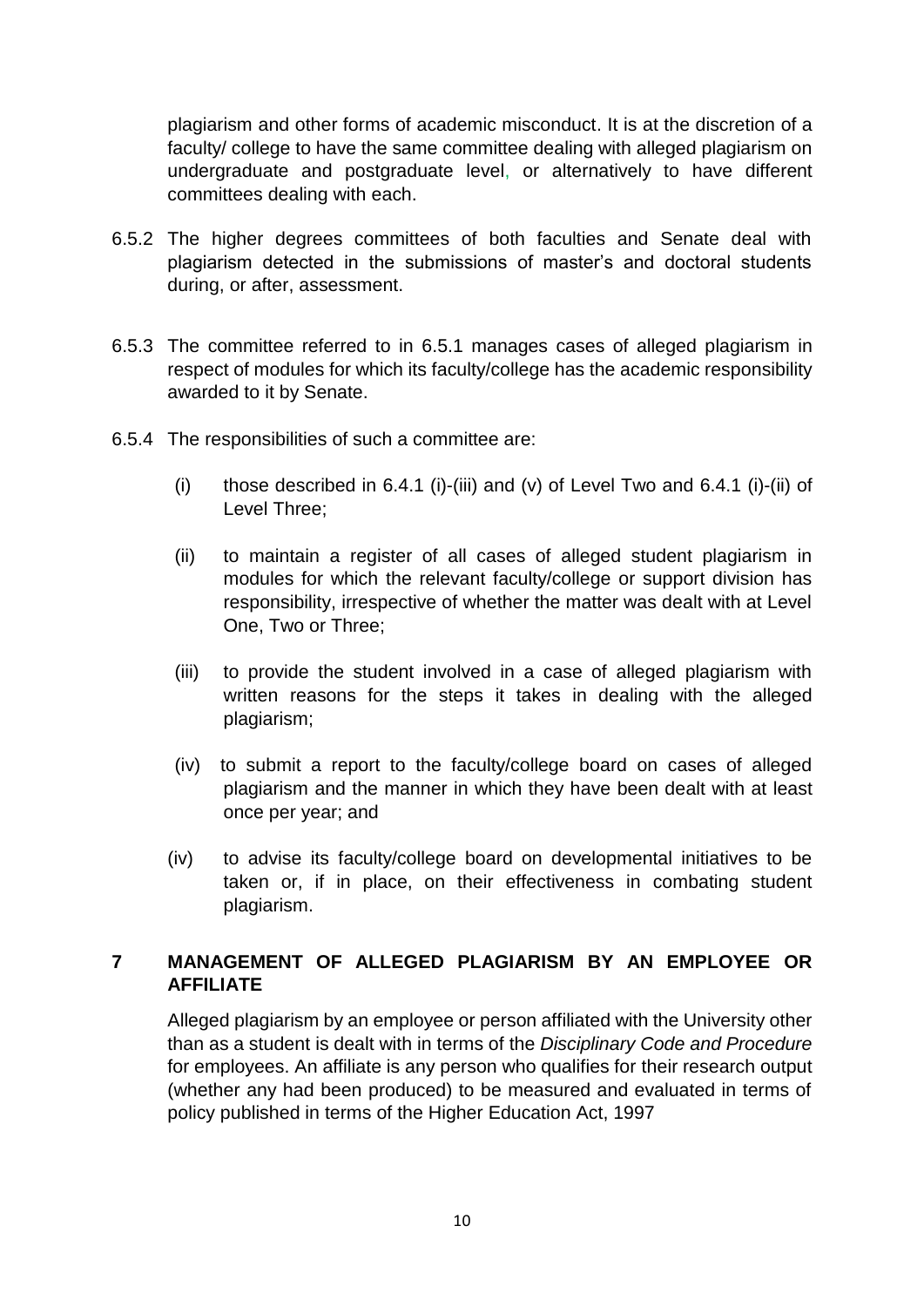### **8 RELATIONSHIP TO OTHER UNIVERSITY POLICIES AND RULES**

- 8.1 This policy does not over-ride established administrative or appeal procedures that would normally be followed in relation to academic matters, e.g. appeals against assessment grades, exclusion, student rules and regulations and the Student Representative Council's (SRC) Code of Conduct.
- 8.2 It will not be a defense in disciplinary proceedings conducted by a duly constituted disciplinary committee of the University that any or all the steps to deal with alleged plagiarism as provided for in this policy had not been taken or had been taken defectively, and the disciplinary committee may proceed with its enquiry regardless. A disciplinary committee of the University does not have the power to review a decision of an academic structure of the University.

### **9 PUBLICATION OF POLICY**

This policy is readily available to all students and persons who are affiliated to UJ.

### **10 INTERPRETATION AND COMMENCEMENT**

- 10.1 Any reference in the policy to the singular includes the plural and vice versa. A reference to gender includes all genders.
- 10.2 If any provision of the policy is or becomes invalid or unenforceable due to law, such provision shall be divisible from the policy and regarded as *pro non scripto* and the remaining provisions of the policy shall remain valid and enforceable.
- 10.3 If any clause (including a definition clause) contains a substantive provision, notwithstanding that it is present only in that clause, effect shall be given to it as if it were a substantive provision in the body of the policy.
- 10.4 The use of word "including" or "for example" or other similar grammatical forms followed by specific instances shall not be construed as limiting the meaning of the general wording preceding it and the *eiusdem generis* rule shall not be applied to the interpretation of such general wording or such specific instances.
- 10.5 This policy is not a complete codification of all the issues to which it refers and shall not in any way be interpreted to amount to a waiver, or to limit or prejudice UJ's rights and remedies against persons affected by it in terms of the law or any other rule, policy, regulation, code or practice applicable to a person.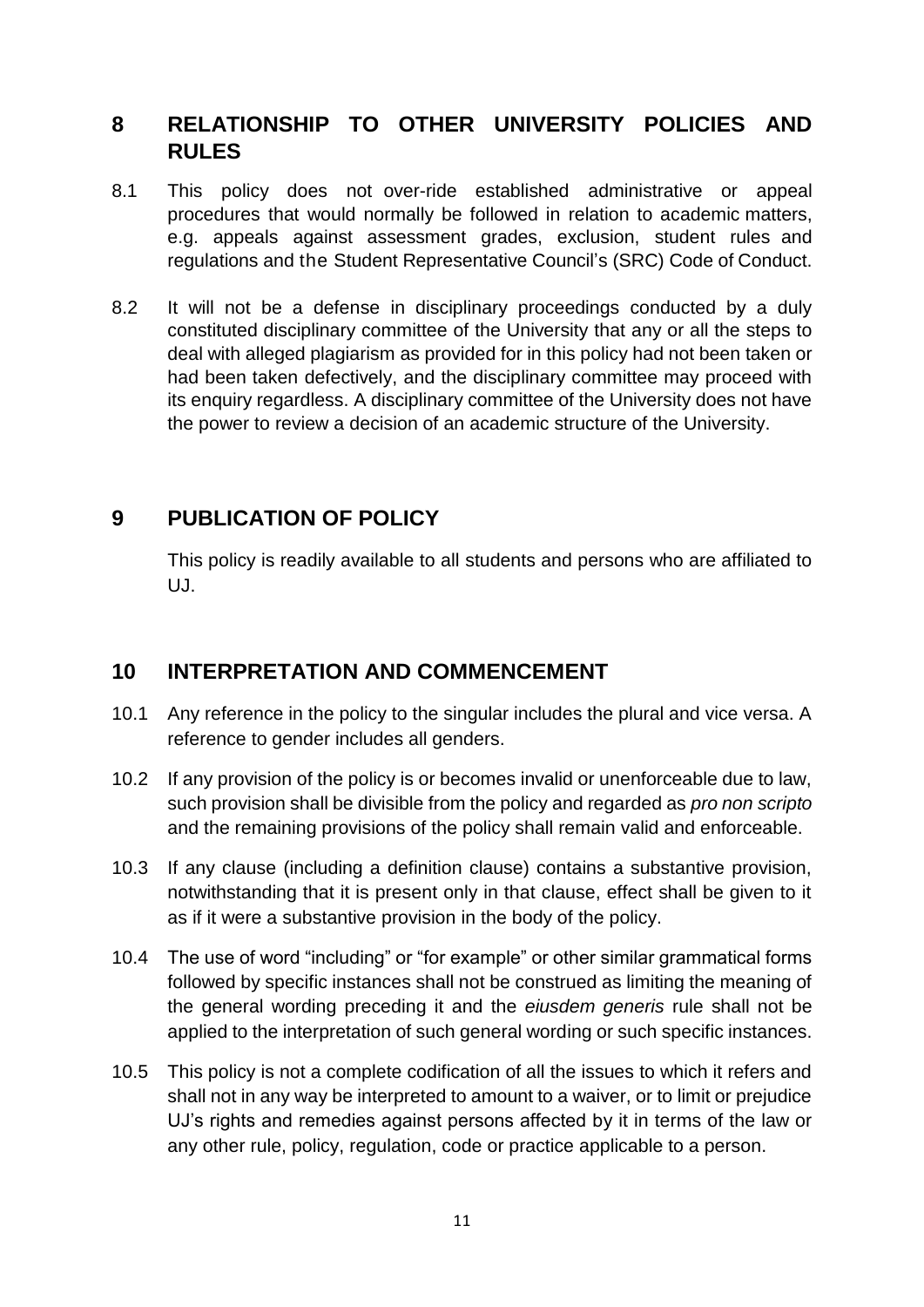10.6 This policy or any amendment to it comes into effect when approved by the Senate. When it becomes effective, it will replace previous policies dealing with plagiarism. Previous policies will continue to govern matters where formal steps have already commenced before their repeal.

### **111 POLICY REVIEW**

Regular review of the policy will be done in line with the approved University Policy on Policy Development. This takes place in consultation with the relevant quality assurance structures at management and institutional level under the auspices of the official custodian of this policy namely the Registrar to ensure that the policy remains valid and current in the light of changing circumstances. Unless circumstances dictate otherwise, the policy will be formally reviewed within the six-year University review cycle.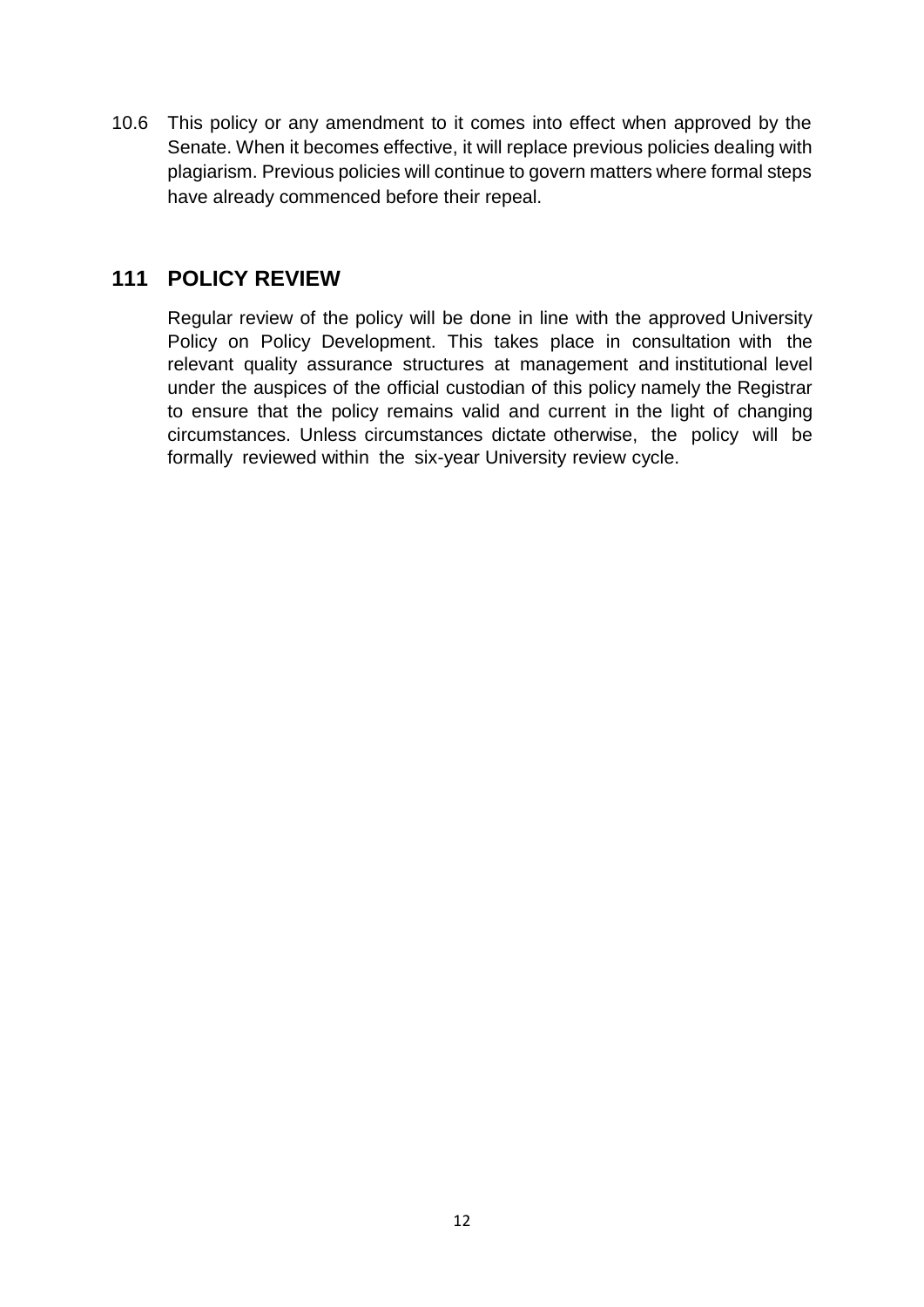#### **APPENDIX A**

### **PLAGIARISM WARNING**

**FACULTY / COLLEGE:**

**DEPARTMENT:**

**Student name:**

**Student number:** 

The University of Johannesburg places great emphasis on integrity and ethical conduct in the preparation of assignments. It is very important that all students know how secondary material should be used, as well as the scholarly method of presenting and acknowledging references.

**Plagiarism** is academic theft. A person commits plagiarism when she or he wrongly uses someone else's words, ideas, or data, whether written, visual or oral, as one's own original intellectual work, without proper acknowledgment of the source from which you have taken the words or ideas using an appropriate citation format.

Plagiarism occurs through the direct misrepresentation of another's intellectual output as one's own, or through the establishment of a close identification with that other person's intellectual output (e.g., through paraphrase or close borrowing) without proper acknowledgment. It is committed by a person who misrepresents with the intention to deceive, or who does so under circumstances where that person should reasonably have had the knowledge, skill or care not to represent another person's work as her/his own.

Typical acts of plagiarism include purchasing work from a "ghost-writing" service and representing the work as one's own; representing, passing of or reproducing another's work as one's own ("copying"), even with that other person's consent.

If after reading this warning about plagiarism you are still uncertain about how to avoid committing plagiarism, you should speak to your lecturer or your supervisor about it before your assessment, dissertation or thesis is submitted.

Students who submit assignments, dissertations or theses in which plagiarism can be demonstrated will be subject to sanctions as provided for in the University's Plagiarism Policy and Regulations for Student Discipline.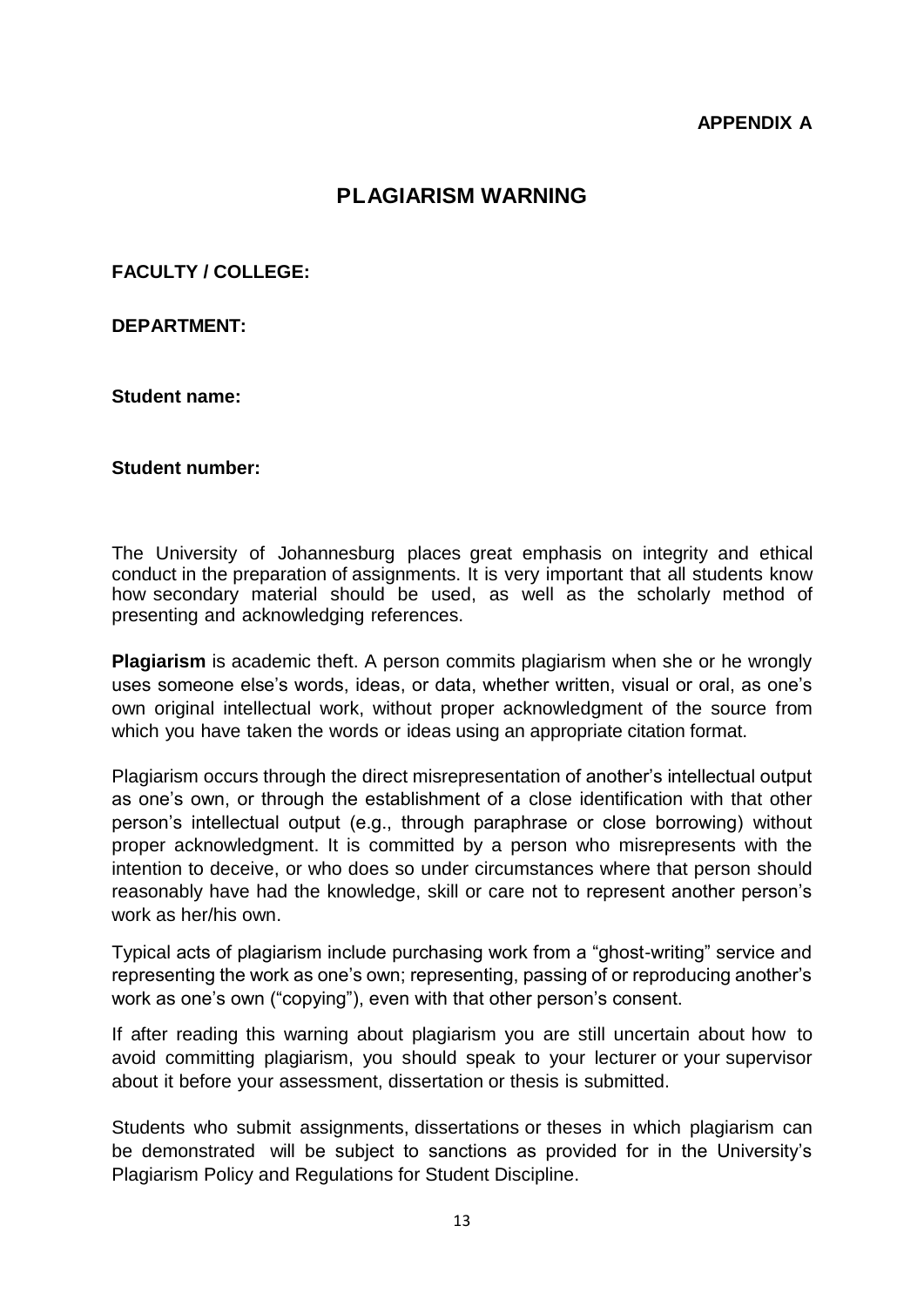## **ASSIGNMENT COVER PAGE / ANTI-PLAGIARISM DECLARATION**

### **University of Johannesburg**

| <b>Faculty</b>     |  |
|--------------------|--|
| <b>Department:</b> |  |
| Title:             |  |
| Full name(s):      |  |
|                    |  |
| Programme:         |  |
| Lecturer:          |  |
| Due date:          |  |

- 1. I understand that plagiarism is to present someone else's ideas as my own.
- 2. Where I have used material written by other people (whether from a printed source or from the Internet), this has been carefully acknowledged and referenced. I have used (*Insert discipline appropriate convention*) for citation and referencing. Every contribution to and quotation from the work of other people in this submission has been acknowledged through citation and reference.
- 3. I know that plagiarism is wrong.
- 3.1 I am aware of the University's Plagiarism Policy, and I have fully familiarized myself with the contents of this Policy.
- 3.2 I know that I will be guilty of plagiarism if I do not properly credit my sources, or if I copy data, results, graphs, phrases, sentences or paragraphs from a book, article, presentation, or Internet source without providing proper citations.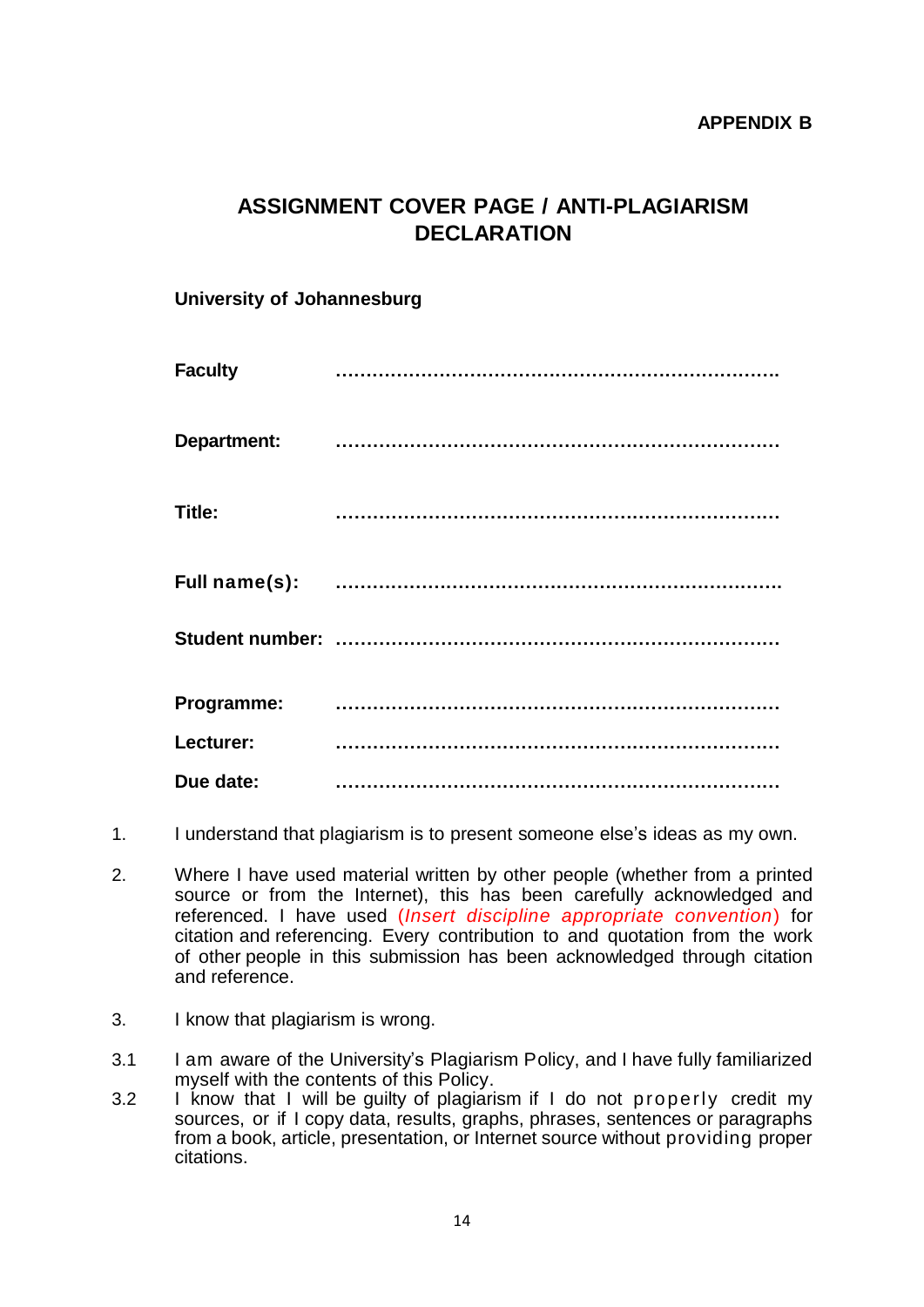- 4. I declare that I have written my submission in my own words, sentences, and paragraphs throughout and have properly credited all ideas / words / thoughts / graphical and pictorial presentations obtained from other people's work. I declare that this assignment is my own original work.
- 5. I have not allowed and will not allow anyone to copy my work with the intention of passing it off as his or her own work.

**SIGNATURE …………………………………….**

**DATE………………………………...**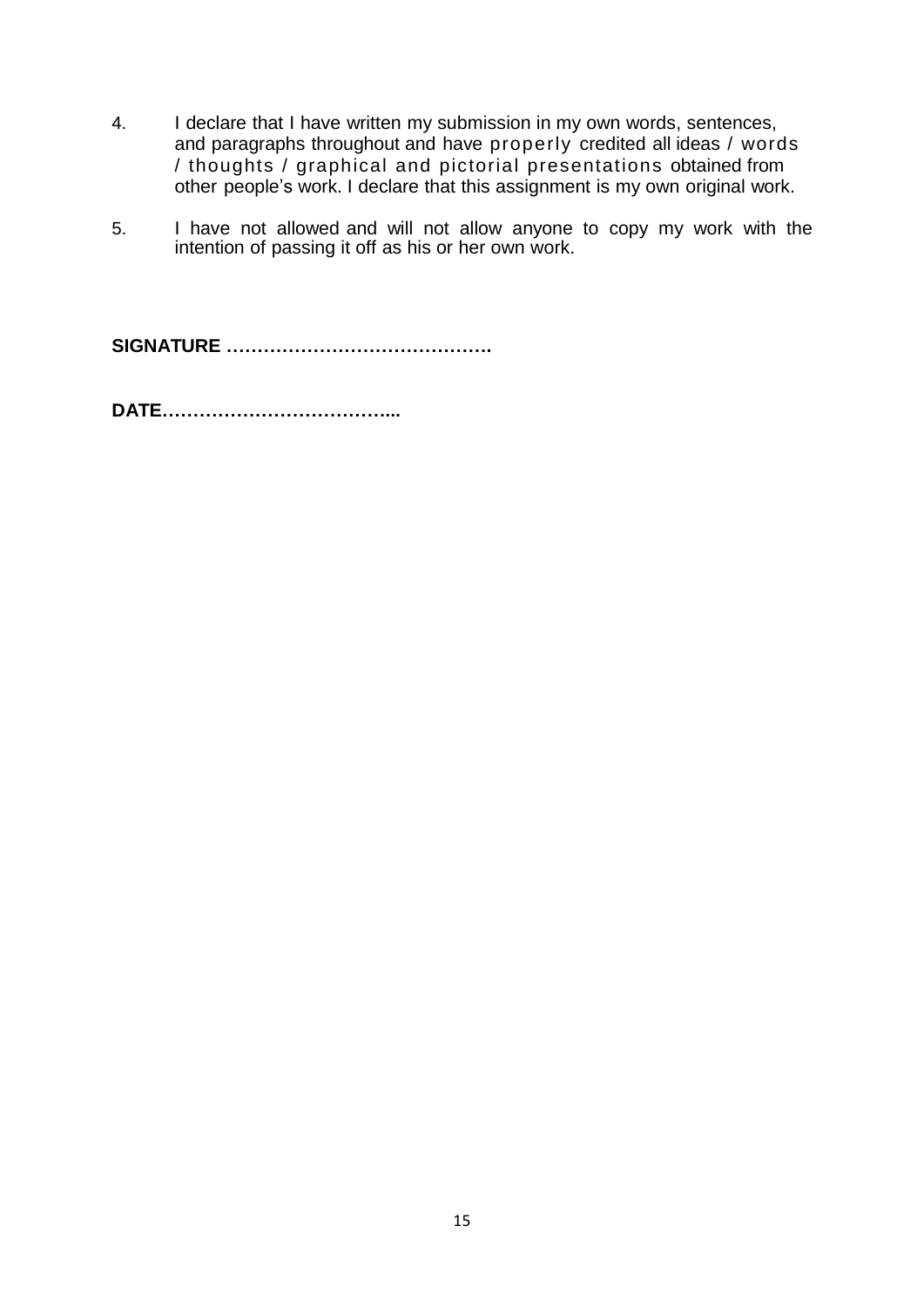

### **AFFIDAVIT: MASTER'S AND DOCTORAL STUDENTS**

#### **TO WHOM IT MAY CONCERN**

|                                                                                                       | This serves to confirm that I <u>example and the serves</u> we have a serve that the serves to confirm that I          |          |     |     | (full         |  |
|-------------------------------------------------------------------------------------------------------|------------------------------------------------------------------------------------------------------------------------|----------|-----|-----|---------------|--|
| name(s) and surname of student)                                                                       |                                                                                                                        |          |     |     |               |  |
|                                                                                                       |                                                                                                                        |          |     |     |               |  |
|                                                                                                       |                                                                                                                        |          |     |     |               |  |
|                                                                                                       |                                                                                                                        |          |     |     |               |  |
|                                                                                                       |                                                                                                                        |          |     |     |               |  |
| Student                                                                                               | number                                                                                                                 | enrolled | for | the | qualification |  |
|                                                                                                       | <b>CONFERENCE ASSESSMENT PROPERTY ASSESSMENT PROPERTY ASSESSMENT PROPERTY ASSESSMENT PROPERTY ARRANGEMENT PROPERTY</b> |          |     |     |               |  |
| my academic work is in line with the Plagiarism Policy of the University of Johannesburg with which I |                                                                                                                        |          |     |     |               |  |
| am familiar.                                                                                          |                                                                                                                        |          |     |     |               |  |
|                                                                                                       |                                                                                                                        |          |     |     |               |  |
|                                                                                                       | (minor dissertation/dissertation/thesis) is authentic and original unless clearly indicated otherwise in               |          |     |     |               |  |

which case full reference to the sources is provided. I do not receive or pretend to receive any credit for such acknowledged quotations, and I affirm that there is no copyright infringement in my work. I declare that no unethical research practices were used nor was any material gained through dishonesty.

I understand that plagiarism is a serious offence and in the event that I am found to be in contravention of the Plagiarism Policy notwithstanding signing this affidavit, I may be found guilty of a serious criminal offence (perjury) that would amongst other consequences compel the UJ to inform all other tertiary institutions of the offence and to issue a corresponding certificate of reprehensible academic conduct to whomever request such a certificate from the institution.

| Signed at  | on the | day of | 20 |
|------------|--------|--------|----|
| Signature: |        |        |    |
|            |        |        |    |

**Print name: \_\_\_\_\_\_\_\_\_\_\_\_\_\_\_\_\_\_\_\_\_**